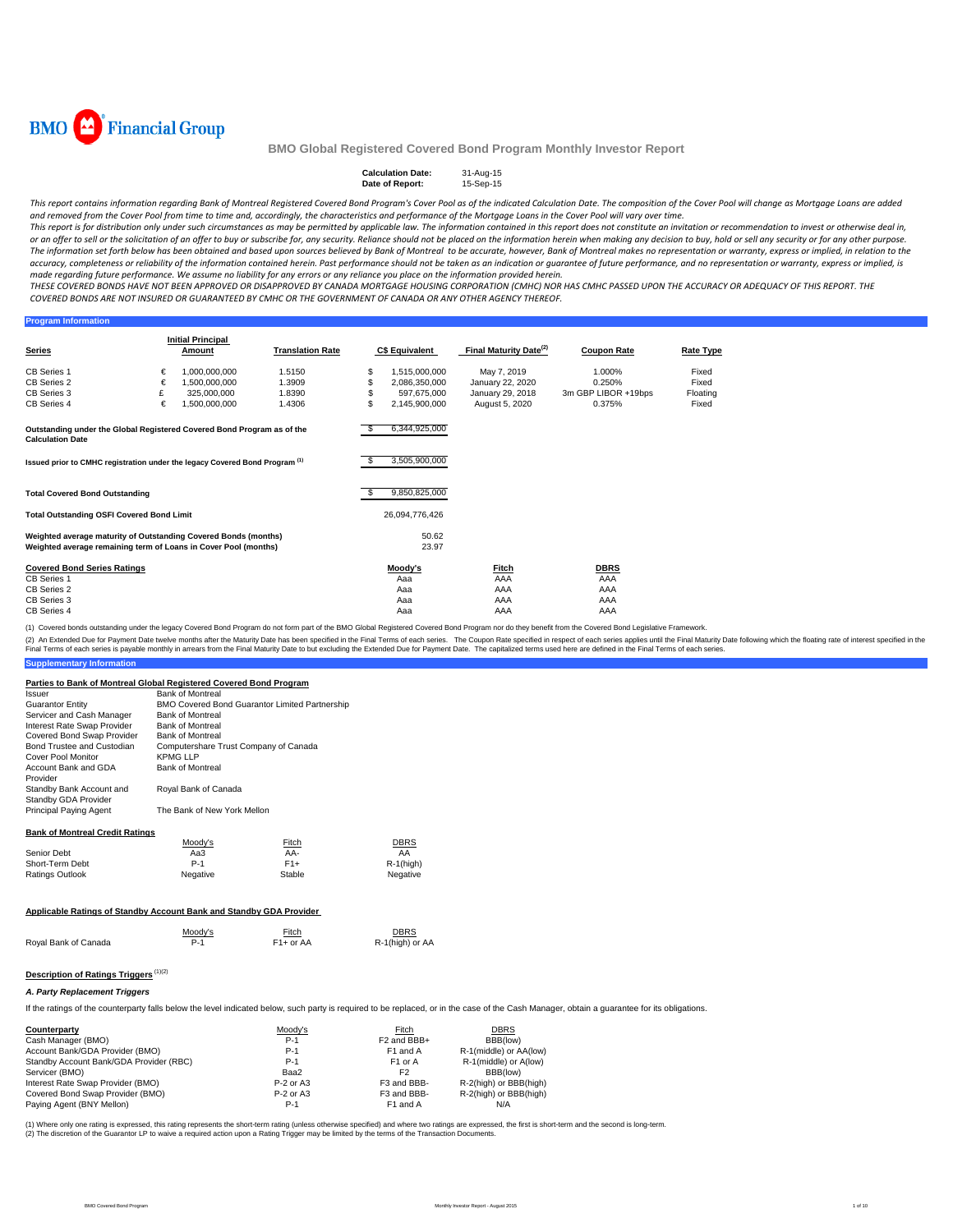

|                                                                                                                                                                                                                                                                                                                          |                        | <b>Calculation Date:</b><br>Date of Report: | 31-Aug-15<br>15-Sep-15                                     |
|--------------------------------------------------------------------------------------------------------------------------------------------------------------------------------------------------------------------------------------------------------------------------------------------------------------------------|------------------------|---------------------------------------------|------------------------------------------------------------|
| <b>B. Summary of Specific Rating Trigger Actions</b><br>I) The following actions are required if the Cash Manager (BMO) undergoes a downgrade below the stipulated rating:                                                                                                                                               |                        |                                             |                                                            |
|                                                                                                                                                                                                                                                                                                                          | Moody's                | Fitch                                       | <b>DBRS</b>                                                |
| a) The Servicer will be required to direct amounts received<br>directly into the GDA Account (or Standby GDA Account if<br>applicable) within 2 Canadian business days and the Cash<br>Manager shall immediately remit any funds held at such<br>time for or on behalf of the Guarantor directly into the GDA<br>Account | $P-1$                  | F1 or A                                     | R-1(middle) or AA(low)                                     |
| II) The following actions are required if the Servicer (BMO) undergoes a downgrade below the stipulated rating:                                                                                                                                                                                                          |                        |                                             |                                                            |
|                                                                                                                                                                                                                                                                                                                          | Moody's                | Fitch                                       | <b>DBRS</b>                                                |
| a) The Servicer will be required to direct amounts received<br>to the Cash Manager, or GDA as applicable                                                                                                                                                                                                                 | $P-1$                  | F1 or A                                     | R-1(middle) or BBB(low)                                    |
| III) The Swap Provider is required to transfer credit support or transfer all of its rights and obligations to a replacement third party, or to obtain<br>a quarantee of its rights and obligations from a third party, if the Swap Provider undergoes a downgrade below the stipulated rating:                          | $Mody's^{(3)}$         |                                             |                                                            |
| a) Interest Rate Swap Provider<br>b) Covered Bond Swap Provider                                                                                                                                                                                                                                                          | P-1 or A2<br>P-1 or A2 | Fitch<br>F1 and A<br>F1 and A               | DBRS<br>R-1(middle) or A (high)<br>R-1(middle) or A (high) |
| IV) The following actions are required if the Issuer (BMO) undergoes a downgrade below the stipulated rating:                                                                                                                                                                                                            |                        |                                             |                                                            |
| a) Mandatory repayment of the Demand Loan                                                                                                                                                                                                                                                                                | Moody's<br>N/A         | Fitch<br>F <sub>2</sub> or BBB+             | DBRS<br>N/A                                                |
| b) Cashflows will be exchanged under the Covered Bond<br>Swap Agreement (to the extent not already taking place)                                                                                                                                                                                                         | Baa1                   | BBB+                                        | BBB(high)                                                  |
| c) Transfer of title to Loans to Guarantor <sup>(4)</sup>                                                                                                                                                                                                                                                                | A <sub>3</sub>         | BBB-                                        | BBB(low)                                                   |
| <b>Events of Defaults &amp; Test Compliance</b>                                                                                                                                                                                                                                                                          |                        |                                             |                                                            |
| Asset Coverage Test (C\$ Equivalent of Outstanding<br>Covered Bond < Adjusted Aggregate Asset Amount)                                                                                                                                                                                                                    |                        | Pass                                        |                                                            |
| <b>Issuer Event of Default</b><br>Guarantor LP Event of Default                                                                                                                                                                                                                                                          |                        | No<br>No                                    |                                                            |
| (3) If no short term rating exists, then A1                                                                                                                                                                                                                                                                              |                        |                                             |                                                            |

(3) If no short term rating exists, then A1<br>(4) The transfer of registered title to the Loans to the Guarantor may be deferred if (A) satisfactory assurances are provided to the Guarantor and the Bond Trustee by The Office

| <b>Pre-Maturity Test</b>                  |               |              |                            |
|-------------------------------------------|---------------|--------------|----------------------------|
| (Applicable to Hard Bullet Covered Bonds) |               |              |                            |
| <b>Pre-Maturity Required Ratings</b>      | Moodv'<br>P., | <u>Fitch</u> | DBRS'<br>A(high) or A(low) |

Following a breach of the Pre-Maturity test in respect of a Series of Hard Bullet Covered Bonds, and unless the Pre-Maturity Liquidity Ledger is otherwise funded from the other sources, the<br>Partnership shall offer to sell

(1) In the case of DBRS, if Final Maturity Date is within six months of the Pre-Maturity Test Date, then A(high), otherwise A(low).

| Reserve Fund                                                                  |         |       |                       |
|-------------------------------------------------------------------------------|---------|-------|-----------------------|
| <b>Reserve Fund Required Amount Ratings</b><br>Senior                         | Moody's | Fitch | <b>DBRS</b><br>A(low) |
| Short Term                                                                    | P-1     |       | R-1(middle)           |
| Are the ratings of the Issuer below the Reserve Fund Required Amount Ratings? |         | No    |                       |

If the ratings of the Issuer fall below the Reserve Fund Required Amount Ratings, then the Guarantor shall credit or cause to be credited to the Reserve Fund funds up to an amount equal to

Reserve Fund Required Amount: Nil the Reserve Fund Required Amount.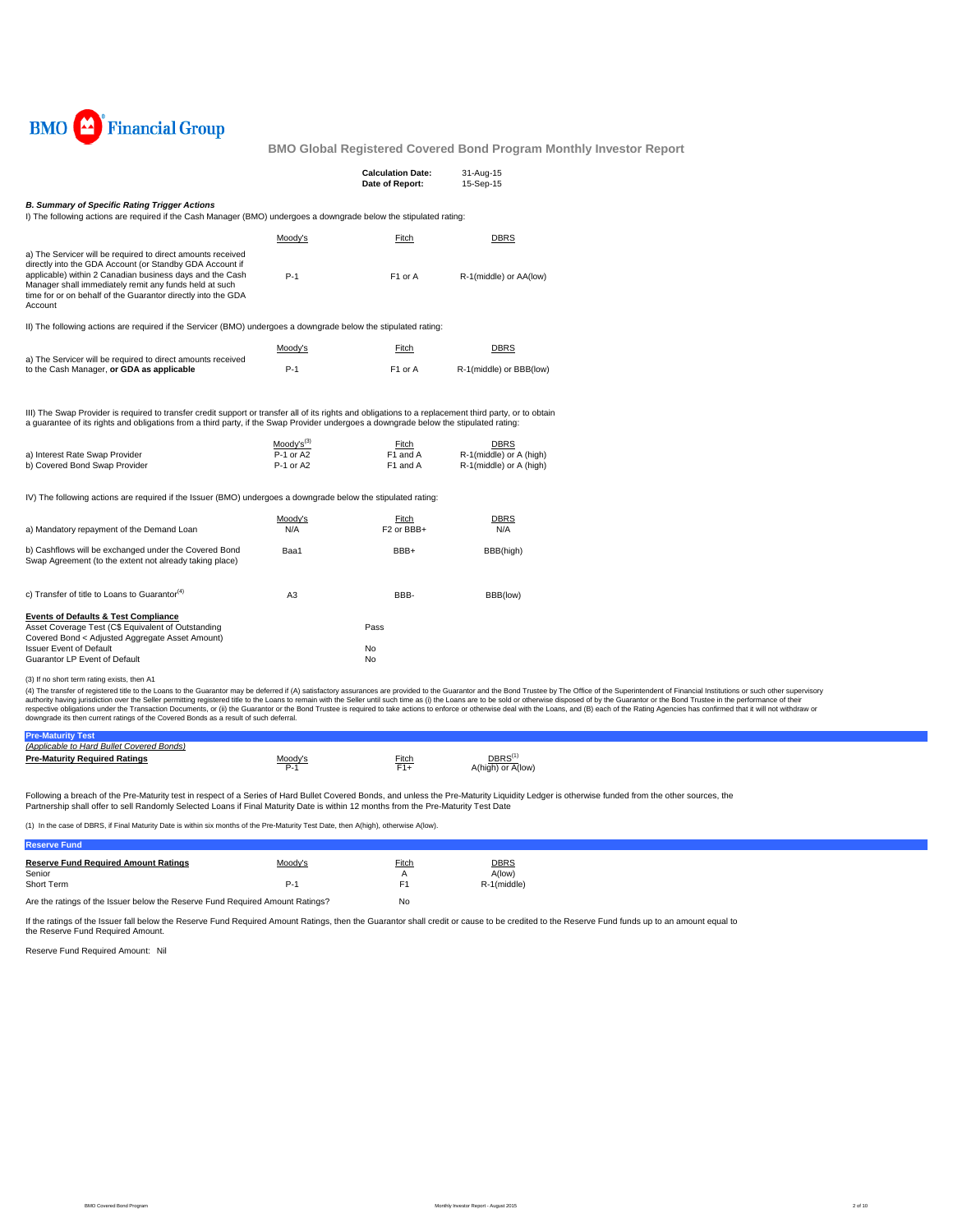

|                                                                                                                                                                                                                                            | <b>Calculation Date:</b><br>Date of Report: | 31-Aug-15<br>15-Sep-15                          |                |                |  |
|--------------------------------------------------------------------------------------------------------------------------------------------------------------------------------------------------------------------------------------------|---------------------------------------------|-------------------------------------------------|----------------|----------------|--|
| <b>Asset Coverage Test</b>                                                                                                                                                                                                                 |                                             |                                                 |                |                |  |
| C\$ Equivalent of Outstanding Covered Bonds                                                                                                                                                                                                | 6,344,925,000                               |                                                 |                |                |  |
| $A^{(1)}$ = Lesser of (i) Sum of LTV adjusted outstanding principal balance and (ii)<br>Sum of Asset percentage adjusted outstanding principal balance                                                                                     | 12,717,231,245                              |                                                 | A (i)          | 13.601.316.840 |  |
| $B =$ Principal receipts not applied                                                                                                                                                                                                       |                                             |                                                 | A (ii)         | 12,717,231,245 |  |
| $C =$ Cash capital contributions<br>$D =$ Substitution assets<br>$E =$ (i) Reserve fund balance<br>(ii) Pre - Maturity liquidity ledger balance<br>$F =$ Negative carry factor calculation<br>Total: $A + B + C + D + E - F$               | ٠<br>12,717,231,245                         | Asset Percentage<br>Maximum Asset<br>Percentage | 93.5%<br>95.0% |                |  |
| <b>Asset Coverage Test Pass/Fail</b><br>(1) Market Value as determined by adjusting, not less than quarterly, the Original Market Value utilizing the Indexation Methodology (see Appendix for details) for subsequent price developments. | <b>Pass</b>                                 |                                                 |                |                |  |

| <b>Valuation Calculation</b>                                                                                                                                                                                                 |                     |                          |
|------------------------------------------------------------------------------------------------------------------------------------------------------------------------------------------------------------------------------|---------------------|--------------------------|
| <b>Trading Value of Covered Bonds</b>                                                                                                                                                                                        | 6.355.876.382<br>\$ |                          |
| A = Lesser of i) Present value of outstanding loan balance of Performing Eligible<br>Loans <sup>(1)</sup> and ii) 80% of Market Value <sup>(2)</sup> of properties securing Performing Eligible<br>Loans, net of adjustments | 13.708.104.247      | A (i)<br>13.708.104.247  |
| $B =$ Principal receipts up to calculation date not otherwise applied                                                                                                                                                        | ۰                   | A (ii)<br>23.694.620.280 |
| $C =$ Cash capital contributions                                                                                                                                                                                             | ۰                   |                          |
| D = Trading Value of any Substitute Assets                                                                                                                                                                                   | ۰                   |                          |
| $E =$ (i) Reserve Fund Balance, if applicable                                                                                                                                                                                | ۰                   |                          |
| (ii) Pre - Maturity liquidity ledger balance                                                                                                                                                                                 | ۰                   |                          |
| F = Trading Value of Swap Collateral                                                                                                                                                                                         | ٠                   |                          |
| Total: $A + B + C + D + E + F$                                                                                                                                                                                               | 13.708.104.247<br>s |                          |

(1) Present value of expected future cash flows of Loans using current market interest rates offered to BMO clients. The effective weighted average rate used for discounting is 2.43%.<br>(2) Market Value as determined by adju

| <b>Intercompany Loan Balance</b>                               |                          |                                     |               |
|----------------------------------------------------------------|--------------------------|-------------------------------------|---------------|
| Guarantee Loan                                                 |                          | \$<br>6,789,436,400                 |               |
| Demand Loan                                                    |                          | 7,304,342,397                       |               |
| <b>Total</b>                                                   |                          | 14,093,778,797<br>\$                |               |
|                                                                |                          |                                     |               |
| <b>Cover Pool Losses</b>                                       |                          |                                     |               |
| Period end                                                     | <b>Write Off Amounts</b> | <b>Loss Percentage (Annualized)</b> |               |
| August 31, 2015                                                | \$0                      | 0.00%                               |               |
|                                                                |                          |                                     |               |
| <b>Cover Pool Flow of Funds</b>                                |                          |                                     |               |
|                                                                | <b>Current Month</b>     | Previous Month                      |               |
| <b>Cash Inflows</b>                                            |                          |                                     |               |
| Principal receipts                                             | 441,511,355              | 485,524,627                         |               |
| Proceeds for sale of Loans                                     |                          | ÷.                                  |               |
| <b>Revenue Receipts</b>                                        | 34,478,978               | 36,639,618                          |               |
| Swap Receipts<br>Cash Capital Contribution                     | 12,582,836               | 12,707,730                          |               |
| Advances of Intercompany Loans                                 | $\overline{\phantom{a}}$ |                                     |               |
| Guarantee Fee                                                  |                          |                                     |               |
| <b>Cash Outflows</b>                                           |                          |                                     |               |
| Swap Payment                                                   |                          |                                     |               |
| Intercompany Loan interest                                     | (21, 314, 443)           | (21, 286, 052)                      |               |
| Intercompany Loan principal                                    | (487,600,000)            | (519, 923, 000)                     |               |
| Intercompany Loan repayment                                    |                          |                                     |               |
| Mortgage Top-up Settlement                                     | $\blacksquare$           |                                     |               |
| Misc Partnership Expenses                                      | (63)                     | (69)                                |               |
| Profit Distribution to Partners                                | $\blacksquare$           | $\overline{a}$                      |               |
| Net inflows/(outflows)                                         | (20, 341, 336)           | (6,337,146)                         |               |
|                                                                |                          |                                     |               |
| <b>Cover Pool - Summary Statistics</b>                         |                          |                                     |               |
| Asset Type                                                     |                          | Mortgages<br>14,033,962,752         |               |
| Previous Month Ending Balance<br>Aggregate Outstanding Balance |                          | \$<br>\$<br>13,607,863,064          |               |
| Number of Loans                                                |                          | 56,563                              |               |
| Average Loan Size                                              |                          | 240,579<br>\$                       |               |
| Number of Primary Borrowers                                    |                          | 54,239                              |               |
| Number of Properties                                           |                          | 56,563                              |               |
|                                                                |                          | Original <sup>(2)</sup>             | Indexed $(1)$ |
| Weighted Average Current Loan to Value (LTV)                   |                          | 59.75%                              | 52.79%        |
| Weighted Average Authorized LTV                                |                          | 67.01%                              | 59.02%        |
| Weighted Average Original LTV                                  |                          | 67.01%                              |               |
| Weighted Average Seasoning                                     |                          | 25.96 (Months)                      |               |
| Weighted Average Coupon                                        |                          | 2.79%                               |               |
| Weighted Average Original Term                                 |                          | 49.93 (Months)                      |               |
| Weighted Average Remaining Term                                |                          | 23.97 (Months)                      |               |
| <b>Substitution Assets</b>                                     |                          | Nil                                 |               |

<sup>(1)</sup> Value as determined by adjusting, not less than quarterly, the Original Market Value utilizing the Indexation Methodology (see Appendix for details) for subsequent price developments.<br><sup>(2)</sup> Value as most recently det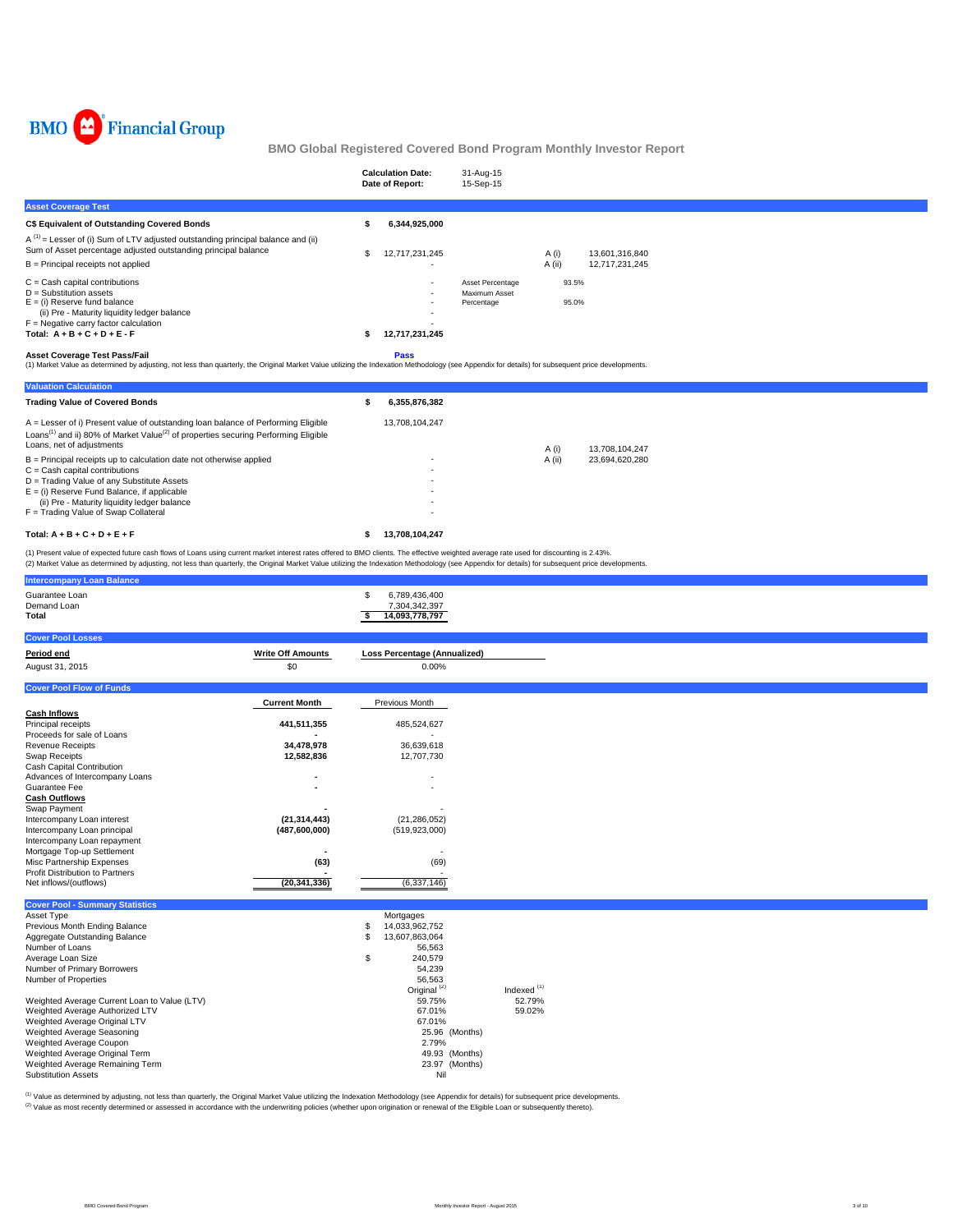

|                                                                      | <b>Calculation Date:</b><br>Date of Report: | 31-Aug-15<br>15-Sep-15 |                                             |                 |  |
|----------------------------------------------------------------------|---------------------------------------------|------------------------|---------------------------------------------|-----------------|--|
| <b>Cover Pool - Delinquency Distribution</b>                         |                                             |                        |                                             |                 |  |
| <b>Aging Summary</b>                                                 | Number of Loans                             | Percentage             | <b>Principal Balance</b>                    | Percentage      |  |
| Current and less than 30 days past due                               | 56,370                                      | 99.66                  | \$<br>13,558,601,200                        | 99.64           |  |
| 30 - 59 days past due                                                | 118                                         | 0.21                   | \$<br>34,319,678                            | 0.25            |  |
| 60 - 89 days past due                                                | 34                                          | 0.06                   | \$<br>8,395,961                             | 0.06            |  |
| 90 or more days past due                                             | 41                                          | 0.07                   | 6,546,224<br>\$                             | 0.05            |  |
| <b>Grand Total</b>                                                   | 56,563                                      | 100.00                 | \$<br>13,607,863,064                        | 100.00          |  |
| <b>Cover Pool - Provincial Distribution</b>                          |                                             |                        |                                             |                 |  |
|                                                                      |                                             |                        |                                             |                 |  |
| <b>Province</b>                                                      | Number of Loans                             | Percentage             | <b>Principal Balance</b>                    | Percentage      |  |
| Alberta                                                              | 6,804                                       | 12.03                  | \$<br>1,543,059,892                         | 11.34           |  |
| British Columbia                                                     | 10,027                                      | 17.73                  | \$<br>3,724,086,312                         | 27.37           |  |
| Manitoba<br>New Brunswick                                            | 986<br>928                                  | 1.74<br>1.64           | \$<br>167,845,561<br>\$<br>112,428,672      | 1.23<br>0.83    |  |
| Newfoundland                                                         | 1,092                                       | 1.93                   | \$<br>173,372,017                           | 1.27            |  |
| Northwest Territories & Nunavut                                      |                                             |                        | \$                                          |                 |  |
| Nova Scotia                                                          | 1,683                                       | 2.98                   | \$<br>288,407,671                           | 2.12            |  |
| Ontario                                                              | 23,157                                      | 40.94                  | \$<br>5,413,828,393                         | 39.78           |  |
| Prince Edward Island                                                 | 314                                         | 0.56                   | \$<br>41,444,302                            | 0.30            |  |
| Quebec                                                               | 9,718                                       | 17.18                  | \$<br>1,765,343,216                         | 12.97           |  |
| Saskatchewan                                                         | 1,854                                       | 3.28                   | \$<br>378,047,028                           | 2.78            |  |
| <b>Yukon Territories</b>                                             |                                             |                        |                                             |                 |  |
| <b>Grand Total</b>                                                   | 56,563                                      | 100.00                 | 13,607,863,064<br>\$                        | 100.00          |  |
|                                                                      |                                             |                        |                                             |                 |  |
| <b>Cover Pool - Credit Score Distribution</b><br><b>Credit Score</b> | Number of Loans                             | Percentage             | <b>Principal Balance</b>                    | Percentage      |  |
| Less than 600 or Unavailable                                         | 4,012                                       | 7.09                   | \$<br>1,058,858,812                         | 7.78            |  |
| $600 - 650$                                                          | 2,490                                       | 4.40                   | \$<br>631,863,469                           | 4.64            |  |
| 651 - 700                                                            | 6,018                                       | 10.64                  | \$<br>1,555,158,048                         | 11.43           |  |
|                                                                      | 12,108                                      | 21.41                  | \$<br>3,161,050,769                         | 23.23           |  |
|                                                                      |                                             |                        |                                             |                 |  |
| 701 - 750                                                            |                                             |                        |                                             |                 |  |
| 751 - 800<br>801 and Above                                           | 21,148<br>10,787                            | 37.39                  | \$<br>5, 143, 104, 543                      | 37.80           |  |
| <b>Grand Total</b>                                                   | 56,563                                      | 19.07<br>100.00        | 2,057,827,423<br>\$<br>\$<br>13,607,863,064 | 15.12<br>100.00 |  |
|                                                                      |                                             |                        |                                             |                 |  |
| <b>Cover Pool - Rate Type Distribution</b>                           |                                             |                        |                                             |                 |  |
| <b>Rate Type</b>                                                     | <b>Number of Loans</b>                      | Percentage             | <b>Principal Balance</b>                    | Percentage      |  |
| Fixed                                                                | 46,706                                      | 82.57                  | \$<br>10,806,526,671                        | 79.41           |  |
| Variable                                                             | 9,857                                       | 17.43                  | 2,801,336,393<br>£.                         | 20.59           |  |
| <b>Grand Total</b>                                                   | 56,563                                      | 100.00                 | \$<br>13,607,863,064                        | 100.00          |  |
| <b>Cover Pool - Mortgage Asset Type Distribution</b>                 |                                             |                        |                                             |                 |  |
| <b>Mortgage Asset Type</b>                                           | <b>Number of Loans</b>                      | Percentage             | <b>Principal Balance</b>                    | Percentage      |  |
|                                                                      | 56,563                                      | 100.00                 | \$<br>13,607,863,064                        | 100.00          |  |
| Conventional Amortizing Mortgages<br><b>Grand Total</b>              | 56,563                                      | 100.00                 | \$<br>13,607,863,064                        | 100.00          |  |
|                                                                      |                                             |                        |                                             |                 |  |
| <b>Cover Pool - Occupancy Type Distribution</b>                      |                                             |                        |                                             |                 |  |
| <b>Occupancy Type</b>                                                | Number of Loans                             | Percentage             | <b>Principal Balance</b>                    | Percentage      |  |
| Owner Occupied                                                       | 43,873                                      | 77.56                  | \$<br>10,934,369,016                        | 80.35           |  |
| Non-Owner Occupied                                                   | 12,690                                      | 22.44                  | 2,673,494,048<br>\$                         | 19.65           |  |
| <b>Grand Total</b>                                                   | 56,563                                      | 100.00                 | 13,607,863,064<br>\$                        | 100.00          |  |
| <b>Cover Pool - Mortgage Rate Distribution</b>                       |                                             |                        |                                             |                 |  |
|                                                                      |                                             |                        |                                             |                 |  |
| Mortgage Rate (%)                                                    | Number of Loans                             | Percentage             | <b>Principal Balance</b>                    | Percentage      |  |
| Less than 1.00                                                       |                                             |                        | \$                                          |                 |  |
| $1.00 - 3.99$                                                        | 55,856                                      | 98.75                  | \$<br>13,503,863,197                        | 99.24           |  |
| $4.00 - 4.49$                                                        | 474                                         | 0.84                   | \$<br>70,137,150                            | 0.52            |  |
| $4.50 - 4.99$                                                        | 158                                         | 0.28                   | \$<br>23,483,060                            | 0.17            |  |
| $5.00 - 5.49$                                                        | 54                                          | 0.10                   | \$<br>7,681,615                             | 0.06            |  |
| $5.50 - 5.99$                                                        | 15                                          | 0.03                   | \$<br>1,853,849                             | 0.01            |  |
| $6.00 - 6.49$                                                        | 6                                           | 0.01                   | \$<br>844,193                               | 0.01            |  |
| $6.50 - 6.99$                                                        |                                             |                        | \$                                          |                 |  |
| $7.00 - 7.49$                                                        |                                             |                        | \$<br>\$                                    |                 |  |
| $7.50 - 7.99$<br>8.00 and Above                                      |                                             |                        |                                             |                 |  |

 $\overline{\phantom{a}}$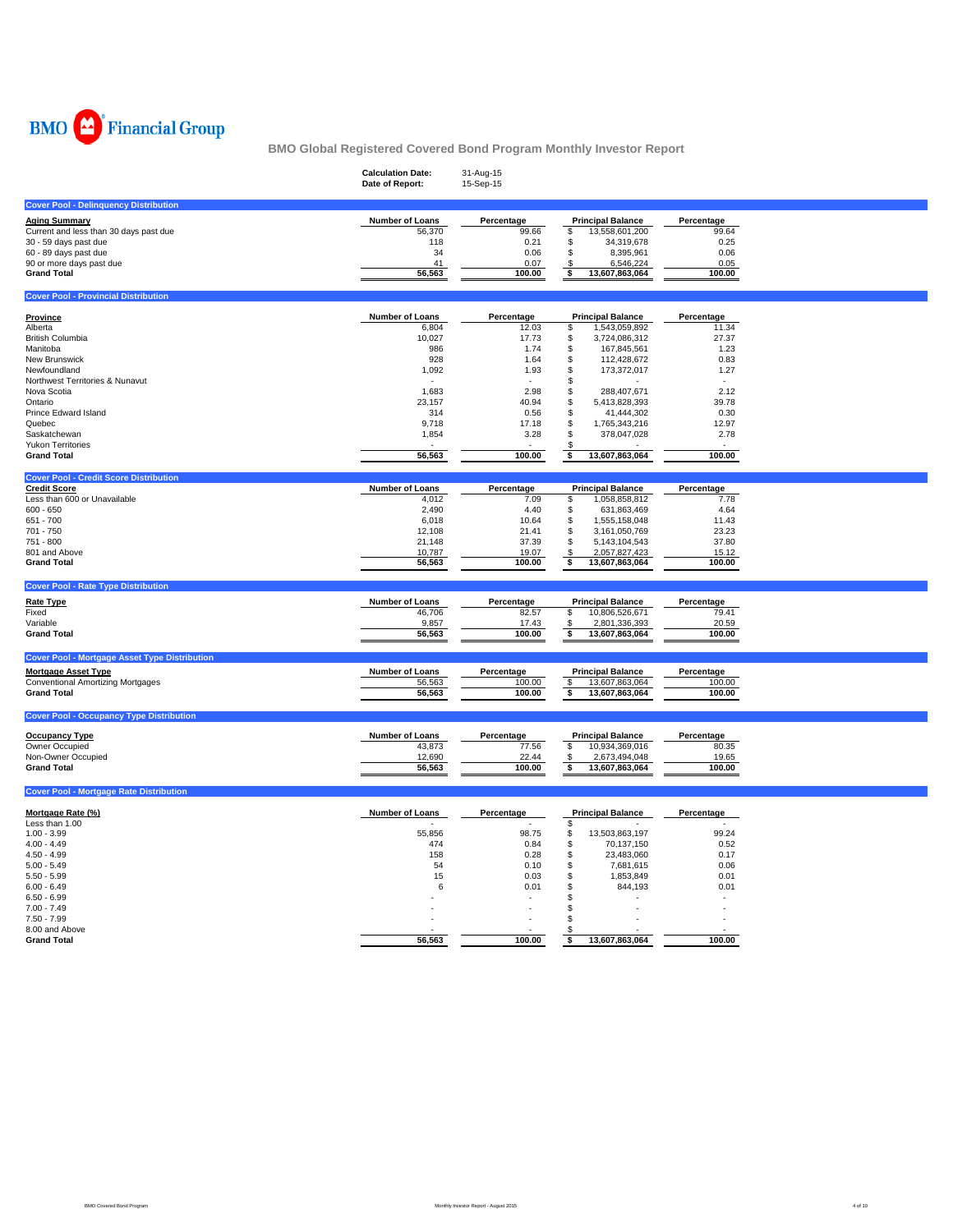

**Cover Pool - Remaining Term Distribution** 

## **BMO Global Registered Covered Bond Program Monthly Investor Report**

|                                                      | <b>Calculation Date:</b><br>Date of Report: | 31-Aug-15<br>15-Sep-15 |    |                          |            |  |
|------------------------------------------------------|---------------------------------------------|------------------------|----|--------------------------|------------|--|
| Cover Pool - Indexed LTV Distribution <sup>(1)</sup> |                                             |                        |    |                          |            |  |
| Indexed LTV (%)                                      | <b>Number of Loans</b>                      | Percentage             |    | <b>Principal Balance</b> | Percentage |  |
| 20.00 and Below                                      | 5,261                                       | 9.30                   | \$ | 395,427,310              | 2.91       |  |
| $20.01 - 25.00$                                      | 2,441                                       | 4.32                   |    | 312,097,450              | 2.29       |  |
| 25.01 - 30.00                                        | 2,885                                       | 5.10                   | S  | 455,804,123              | 3.35       |  |
| $30.01 - 35.00$                                      | 3,060                                       | 5.41                   | S  | 539,323,910              | 3.96       |  |
| $35.01 - 40.00$                                      | 3,152                                       | 5.57                   |    | 683,482,247              | 5.02       |  |
| $40.01 - 45.00$                                      | 3,891                                       | 6.88                   |    | 979,900,414              | 7.20       |  |
| 45.01 - 50.00                                        | 4,471                                       | 7.90                   | \$ | 1,265,367,908            | 9.30       |  |
| $50.01 - 55.00$                                      | 6,184                                       | 10.93                  | \$ | 2,025,280,909            | 14.88      |  |
| $55.01 - 60.00$                                      | 7,694                                       | 13.60                  | \$ | 2,439,200,786            | 17.92      |  |
| $60.01 - 65.00$                                      | 8,053                                       | 14.24                  | \$ | 2,070,745,684            | 15.22      |  |
| 65.01 - 70.00                                        | 5,158                                       | 9.12                   | \$ | 1,274,457,303            | 9.37       |  |
| 70.01 - 75.00                                        | 3,345                                       | 5.91                   | S  | 892,076,509              | 6.56       |  |
| 75.01 - 80.00                                        | 968                                         | 1.71                   |    | 274,698,511              | 2.02       |  |
| 80.01 and Above                                      | <b>COL</b>                                  | ۰                      |    | $\overline{\phantom{a}}$ | $\sim$     |  |
| <b>Grand Total</b>                                   | 56,563                                      | 100.00                 |    | 13,607,863,064           | 100.00     |  |

<sup>(1)</sup> Value as determined by adjusting, not less than quarterly, the Original Market Value utilizing the Indexation Methodology (see Appendix for details) for subsequent price developments.

| $\sim$                    |                        |            |     |                          |            |
|---------------------------|------------------------|------------|-----|--------------------------|------------|
| <b>Months to Maturity</b> | <b>Number of Loans</b> | Percentage |     | <b>Principal Balance</b> | Percentage |
| Less than 12              | 10.096                 | 17.85      |     | 2.515.612.106            | 18.49      |
| $12 - 17$                 | 9,337                  | 16.51      |     | 2.804.946.701            | 20.61      |
| $18 - 24$                 | 14.147                 | 25.01      | \$. | 2.860.300.471            | 21.02      |
| $25 - 30$                 | 10,632                 | 18.80      | Э'n | 2,257,733,876            | 16.59      |
| $31 - 36$                 | 2.287                  | 4.04       |     | 595.600.156              | 4.38       |
| $37 - 42$                 | 2.007                  | 3.55       |     | 560.380.283              | 4.12       |
| $43 - 48$                 | 2,256                  | 3.99       |     | 624.908.786              | 4.59       |
| $49 - 54$                 | 5.493                  | 9.71       |     | 1.315.397.978            | 9.67       |
| $55 - 60$                 | 179                    | 0.32       |     | 42.273.746               | 0.31       |
| $61 - 63$                 | 12                     | 0.02       |     | 1,658,596                | 0.01       |
| 72 and Above              | 117                    | 0.21       |     | 29.050.363               | 0.21       |
| <b>Grand Total</b>        | 56,563                 | 100.00     |     | 13,607,863,064           | 100.00     |

| <b>Cover Pool - Remaining Principal Balance Distribution</b> |                        |            |   |                          |            |
|--------------------------------------------------------------|------------------------|------------|---|--------------------------|------------|
| <b>Remaining Principal Balance (C\$)</b>                     | <b>Number of Loans</b> | Percentage |   | <b>Principal Balance</b> | Percentage |
| 99,999 and Below                                             | 11.186                 | 19.78      |   | 717.539.259              | 5.27       |
| 100.000 - 199.999                                            | 19.186                 | 33.92      | S | 2,878,855,065            | 21.16      |
| 200.000 - 299.999                                            | 13,280                 | 23.48      |   | 3.254.999.583            | 23.92      |
| 300.000 - 399.999                                            | 6.012                  | 10.63      |   | 2.065.034.148            | 15.18      |
| 400.000 - 499.999                                            | 2.803                  | 4.96       |   | 1.249.156.503            | 9.18       |
| 500.000 - 599.999                                            | 1,412                  | 2.50       |   | 770,851,035              | 5.66       |
| 600.000 - 699.999                                            | 764                    | 1.35       |   | 493.566.746              | 3.63       |
| 700.000 - 799.999                                            | 419                    | 0.74       |   | 312.318.110              | 2.30       |
| 800.000 - 899.999                                            | 315                    | 0.56       |   | 268.681.805              | 1.97       |
| 900.000 - 999.999                                            | 228                    | 0.40       |   | 216,278,998              | 1.59       |
| 1.000.000 - 1.499.999                                        | 637                    | 1.13       |   | 780.850.009              | 5.74       |
| 1,500,000 - 2,000,000                                        | 246                    | 0.43       |   | 425.424.999              | 3.13       |
| 2.000.000 - 3.000.000                                        | 75                     | 0.13       |   | 174.306.804              | 1.28       |
| 3,000,000 and Above                                          |                        |            |   |                          |            |
|                                                              | 56.563                 | 100.00     |   | 13,607,863,064           | 100.00     |

| <b>Cover Pool - Property Type Distribution</b> |                 |            |                          |            |
|------------------------------------------------|-----------------|------------|--------------------------|------------|
| <b>Property Type</b>                           | Number of Loans | Percentage | <b>Principal Balance</b> | Percentage |
| Condominium                                    | 11,711          | 20.70      | 2.213.305.233            | 16.26      |
| Multi-Residential                              | 2,897           | 5.12       | 678.415.924              | 4.99       |
| Single Family                                  | 37.799          | 66.83      | 9.806.080.652            | 72.06      |
| Townhouse                                      | 4.156           | 7.35       | 910.061.255              | 6.69       |
| <b>Grand Total</b>                             | 56.563          | 100.00     | 13.607.863.064           | 100.00     |

*Note: Percentages and totals in the above tables may not add exactly due to rounding.*

|          |                 |   |                                                     |                           | <b>Aging Summary</b>      |                             |   |               |
|----------|-----------------|---|-----------------------------------------------------|---------------------------|---------------------------|-----------------------------|---|---------------|
| Province | Indexed LTV (%) |   | <b>Current and</b><br>less than 30<br>days past due | 30 to 59<br>days past due | 60 to 89<br>days past due | 90 or more<br>days past due |   | Total         |
| Alberta  | 20.00 and Below | S | 37,532,676                                          |                           |                           | 22,545                      | S | 37,555,221    |
|          | $20.01 - 25$    |   | 27.355.625                                          | 82.957                    |                           |                             |   | 27.438.581    |
|          | $25.01 - 30$    |   | 40.950.268                                          | 580.021                   |                           |                             |   | 41.530.289    |
|          | $30.01 - 35$    |   | 62,204,352                                          |                           |                           |                             |   | 62.204.352    |
|          | $35.01 - 40$    |   | 58.471.021                                          |                           | 91.962                    | 88.181                      |   | 58,651,164    |
|          | $40.01 - 45$    |   | 77.674.962                                          | 662,800                   |                           |                             |   | 78,337,762    |
|          | $45.01 - 50$    |   | 109.181.507                                         | 229.364                   |                           |                             |   | 109.410.871   |
|          | $50.01 - 55$    |   | 151.499.363                                         | 82,634                    |                           |                             |   | 151.581.997   |
|          | $55.01 - 60$    |   | 218.049.134                                         | 486,523                   | 1,538,981                 |                             |   | 220,074,637   |
|          | $60.01 - 65$    |   | 338.720.519                                         | 728.270                   | 353,898                   |                             |   | 339,802,687   |
|          | $65.01 - 70$    |   | 236,225,850                                         | 123.174                   | 196.499                   |                             |   | 236,545,522   |
|          | $70.01 - 75$    |   | 104,683,662                                         |                           |                           |                             |   | 104,683,662   |
|          | 75.01 - 80      |   | 75,243,146                                          |                           |                           |                             |   | 75,243,146    |
|          | 80.01 and Above |   |                                                     |                           |                           |                             |   |               |
|          |                 |   | 1,537,792,085                                       | 2,975,742                 | 2,181,339                 | 110,726                     |   | 1,543,059,892 |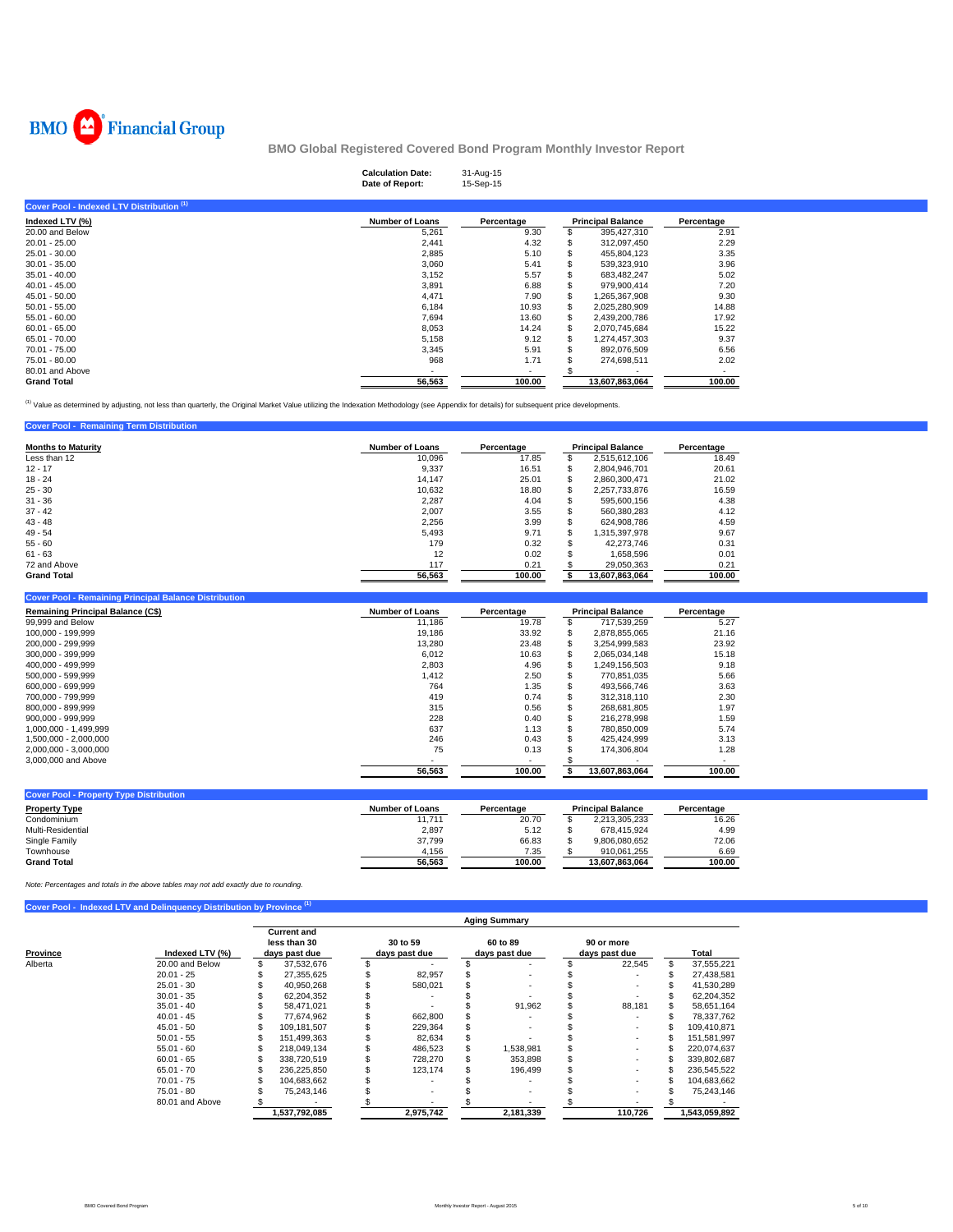

**Calculation Date:** 31-Aug-15 **Date of Report:** 15-Sep-15

|                             |                                    |                                    |                              | <b>Aging Summary</b>      |                             |          |                            |
|-----------------------------|------------------------------------|------------------------------------|------------------------------|---------------------------|-----------------------------|----------|----------------------------|
|                             |                                    | <b>Current and</b>                 |                              |                           |                             |          |                            |
| Province                    | Indexed LTV (%)                    | less than 30<br>days past due      | 30 to 59<br>days past due    | 60 to 89<br>days past due | 90 or more<br>days past due |          | Total                      |
| <b>British Columbia</b>     | 20.00 and Below                    | \$<br>128,958,334                  | \$<br>85,411                 | \$<br>89,774              | \$<br>77,829                | \$       | 129,211,348                |
|                             | $20.01 - 25$                       | \$<br>106,202,189                  | \$<br>434,162                | \$<br>1,008,753           | \$<br>56,686                | \$       | 107,701,789                |
|                             | $25.01 - 30$                       | \$<br>152,562,546                  | \$                           | \$                        | \$                          | \$       | 152,562,546                |
|                             | $30.01 - 35$                       | \$<br>170,366,780                  | \$<br>254,480                | \$<br>143,294             | \$<br>ä,                    | \$       | 170,764,553                |
|                             | $35.01 - 40$                       | \$<br>241,392,549                  | \$<br>1,068,544              | \$                        | \$<br>128,730               | \$       | 242,589,823                |
|                             | $40.01 - 45$                       | \$<br>378,587,061                  | \$                           | \$                        | \$<br>360,321               | \$       | 378,947,382                |
|                             | $45.01 - 50$                       | \$<br>489,999,914                  | \$<br>3,503,180              | \$<br>318,291             | \$                          | \$       | 493,821,385                |
|                             | $50.01 - 55$<br>$55.01 - 60$       | \$<br>783,733,562<br>\$            | \$<br>997,783<br>\$          | \$<br>201,795<br>\$       | \$<br>\$                    | \$<br>\$ | 784,933,140                |
|                             | $60.01 - 65$                       | 809,511,199<br>\$<br>253,235,478   | 2,749,988<br>\$<br>1,325,499 | \$                        | \$<br>195,538               | \$       | 812,261,187<br>254,756,516 |
|                             | $65.01 - 70$                       | \$<br>126,942,289                  | \$<br>316,354                | \$                        | \$                          | \$       | 127,258,644                |
|                             | $70.01 - 75$                       | \$<br>62,605,693                   | \$                           | \$                        | \$                          | \$       | 62,605,693                 |
|                             | $75.01 - 80$                       | \$<br>6,672,307                    | \$                           | \$                        | \$                          | \$       | 6,672,307                  |
|                             | 80.01 and Above                    | \$                                 | \$                           | S                         | \$                          | \$       |                            |
|                             |                                    | 3,710,769,901                      | 10,735,401                   | 1,761,907                 | 819,104                     |          | 3,724,086,312              |
|                             |                                    |                                    |                              | <b>Aging Summary</b>      |                             |          |                            |
|                             |                                    | <b>Current and</b>                 |                              |                           |                             |          |                            |
|                             |                                    | less than 30                       | 30 to 59                     | 60 to 89                  | 90 or more                  |          |                            |
| <b>Province</b><br>Manitoba | Indexed LTV (%)<br>20.00 and Below | days past due                      | days past due                | days past due             | days past due               |          | Total                      |
|                             | $20.01 - 25$                       | \$<br>3,415,687<br>\$<br>3,056,430 | \$<br>\$                     | \$<br>\$                  | \$<br>\$                    | \$<br>\$ | 3,415,687<br>3,056,430     |
|                             | $25.01 - 30$                       | \$<br>3,718,282                    | \$                           |                           | \$                          | \$       | 3,718,282                  |
|                             | $30.01 - 35$                       | \$<br>4,266,362                    | \$                           | \$<br>\$                  | \$                          | \$       | 4,266,362                  |
|                             | $35.01 - 40$                       | \$<br>4,664,591                    | \$                           | \$                        | \$                          | \$       | 4,664,591                  |
|                             | $40.01 - 45$                       | \$<br>7,222,875                    | \$<br>152,366                | \$                        | \$                          | \$       | 7,375,240                  |
|                             | $45.01 - 50$                       | \$<br>10,896,620                   | \$                           | \$                        | \$<br>75,610                | \$       | 10,972,230                 |
|                             | $50.01 - 55$                       | \$<br>11,854,461                   | \$                           | \$                        | \$                          | \$       | 11,854,461                 |
|                             | $55.01 - 60$                       | \$<br>26,466,778                   | \$                           | \$                        | \$                          | \$       | 26,466,778                 |
|                             | $60.01 - 65$                       | \$<br>48,115,651                   | \$<br>200,032                | \$                        | \$                          | \$       | 48,315,683                 |
|                             | $65.01 - 70$                       | \$<br>18,590,906                   | \$                           | \$                        | \$                          | \$       | 18,590,906                 |
|                             | $70.01 - 75$                       | \$<br>19,208,406                   | \$                           | \$<br>176,981             | \$                          | \$       | 19,385,387                 |
|                             | 75.01 - 80                         | \$<br>5,763,523                    | \$                           | \$                        | \$                          | \$       | 5,763,523                  |
|                             | 80.01 and Above                    | \$                                 | \$                           | \$                        | \$                          | \$       |                            |
|                             |                                    | 167,240,573                        | 352,397                      | 176,981                   | 75,610                      |          | 167,845,561                |
|                             |                                    |                                    |                              |                           |                             |          |                            |
|                             |                                    |                                    |                              | <b>Aging Summary</b>      |                             |          |                            |
|                             |                                    | <b>Current and</b>                 |                              |                           |                             |          |                            |
|                             |                                    | less than 30                       | 30 to 59                     | 60 to 89                  | 90 or more                  |          |                            |
| Province<br>New Brunswick   | Indexed LTV (%)<br>20.00 and Below | days past due                      | days past due                | days past due             | days past due               |          | Total                      |
|                             | $20.01 - 25$                       | \$<br>3,493,838<br>\$<br>2,128,385 | \$                           | \$                        | \$                          | \$<br>\$ | 3,493,838<br>2,128,385     |
|                             | $25.01 - 30$                       | \$<br>3,698,628                    | \$<br>\$                     |                           | \$<br>\$                    | \$       | 3,698,628                  |
|                             | $30.01 - 35$                       | \$<br>3,669,084                    | \$                           | \$<br>\$                  | \$<br>48,614                | \$       | 3,717,698                  |
|                             | $35.01 - 40$                       | \$<br>4,603,970                    | \$<br>40,574                 | \$                        | \$                          | \$       | 4,644,544                  |
|                             | $40.01 - 45$                       | \$<br>5,889,579                    | \$                           | \$<br>65,064              | \$                          | \$       | 5,954,643                  |
|                             | $45.01 - 50$                       | \$<br>7,679,267                    | \$                           | \$                        | \$                          | \$       | 7,679,267                  |
|                             | $50.01 - 55$                       | \$<br>8,744,884                    | 98,906<br>\$                 | \$                        | \$                          | \$       | 8,843,790                  |
|                             | $55.01 - 60$                       | \$<br>18,671,672                   | \$<br>172,012                | \$                        | \$                          | \$       | 18,843,684                 |
|                             | $60.01 - 65$                       | \$<br>28,784,959                   | \$                           | \$                        | \$<br>73,059                | \$       | 28,858,019                 |
|                             | $65.01 - 70$                       | \$<br>16,527,470                   | \$                           | \$                        | \$<br>349,883               | \$       | 16,877,353                 |
|                             | $70.01 - 75$                       | \$<br>6,176,572                    | \$                           | \$                        | \$                          | \$       | 6,176,572                  |
|                             | 75.01 - 80                         | \$<br>1,512,251                    | \$                           | \$                        | \$                          | \$<br>S  | 1,512,251                  |
|                             | 80.01 and Above                    | \$<br>111,580,560                  | \$<br>311,492                | \$<br>65,064              | \$<br>471,556               |          | 112,428,672                |
|                             |                                    |                                    |                              | <b>Aging Summary</b>      |                             |          |                            |
|                             |                                    | <b>Current and</b>                 |                              |                           |                             |          |                            |
|                             |                                    | less than 30                       | 30 to 59                     | 60 to 89                  | 90 or more                  |          |                            |
| <b>Province</b>             | Indexed LTV (%)                    | days past due<br>\$                | days past due<br>\$          | days past due             | days past due               |          | Total                      |
| Newfoundland                | 20.00 and Below                    | 2,825,551                          |                              | \$                        | \$                          | \$       | 2,825,551                  |
|                             | $20.01 - 25$<br>$25.01 - 30$       | \$<br>2,618,006<br>\$              | \$<br>\$                     | \$<br>\$                  | \$<br>\$                    | \$<br>\$ | 2,618,006<br>3,205,790     |
|                             | $30.01 - 35$                       | 3,205,790<br>\$<br>4,619,197       | 63,502<br>\$                 | \$                        | \$                          | \$       | 4,682,699                  |
|                             | $35.01 - 40$                       | \$<br>5,162,902                    | \$                           | \$                        | \$                          | \$       | 5,162,902                  |
|                             | $40.01 - 45$                       | \$<br>6,130,083                    | \$                           | \$                        | \$                          | \$       | 6,130,083                  |
|                             | $45.01 - 50$                       | \$<br>10,182,119                   | \$                           | \$                        | \$                          | \$       | 10,182,119                 |
|                             | $50.01 - 55$                       | \$<br>12,917,767                   | \$                           | \$                        | \$                          | \$       | 12,917,767                 |
|                             | $55.01 - 60$                       | \$<br>16,303,693                   | \$                           | \$                        | \$                          | \$       | 16,303,693                 |
|                             | $60.01 - 65$                       | \$<br>50,573,767                   | \$                           | \$                        | \$                          | \$       | 50,573,767                 |
|                             | $65.01 - 70$                       | \$<br>39,741,585                   | 100,569<br>\$                | \$                        | \$<br>558,040               | \$       | 40,400,194                 |
|                             | $70.01 - 75$                       | \$<br>14,341,285                   | \$                           | \$                        | \$                          | \$       | 14,341,285                 |
|                             | 75.01 - 80<br>80.01 and Above      | \$<br>4,028,160<br>\$              | \$<br>\$                     | \$<br>\$                  | \$<br>\$                    | \$<br>\$ | 4,028,160                  |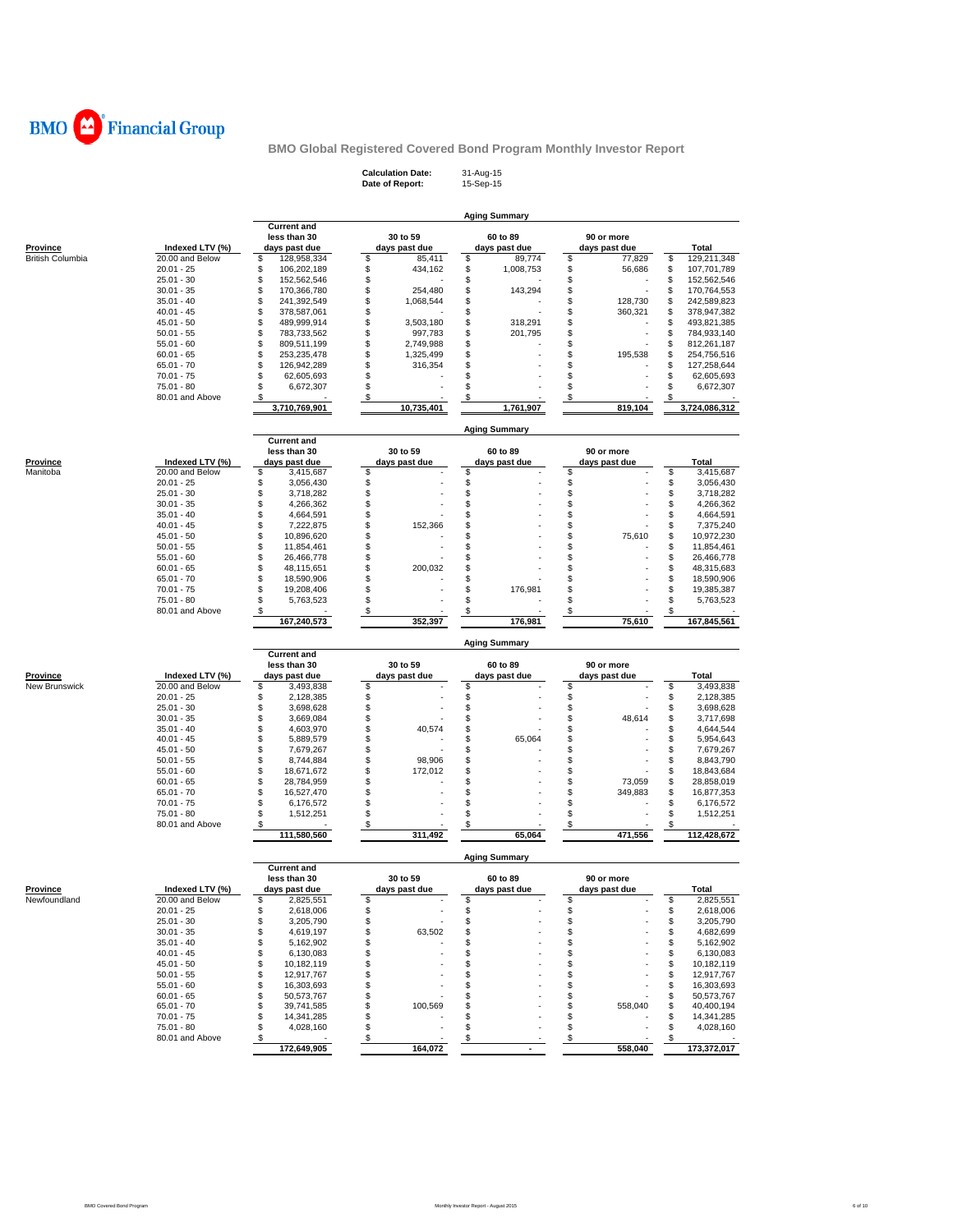

|                       |                                 |                                        | <b>Calculation Date:</b><br>Date of Report: | 31-Aug-15<br>15-Sep-15 |                      |                                        |
|-----------------------|---------------------------------|----------------------------------------|---------------------------------------------|------------------------|----------------------|----------------------------------------|
|                       |                                 | <b>Current and</b>                     |                                             | <b>Aging Summary</b>   |                      |                                        |
|                       |                                 | less than 30                           | 30 to 59                                    | 60 to 89               | 90 or more           |                                        |
| Province              | Indexed LTV (%)                 | days past due                          | days past due                               | days past due          | days past due        | Total                                  |
| Northwest Territories | 20.00 and Below                 | \$                                     | \$                                          | \$                     | \$                   | \$                                     |
|                       | $20.01 - 25$                    | \$                                     | \$                                          | \$                     | \$                   | \$                                     |
|                       | $25.01 - 30$                    | \$                                     | \$                                          | \$                     | \$                   | \$                                     |
|                       | $30.01 - 35$                    | \$                                     | \$                                          | \$                     | \$                   | \$                                     |
|                       | $35.01 - 40$                    | \$                                     | \$                                          | \$                     | \$                   | \$                                     |
|                       | $40.01 - 45$                    | \$                                     | \$                                          | \$                     | \$                   | \$                                     |
|                       | $45.01 - 50$                    | \$                                     | \$                                          | \$                     | \$                   | \$                                     |
|                       | $50.01 - 55$<br>$55.01 - 60$    | \$<br>\$                               | \$<br>\$                                    | \$<br>\$               | \$<br>\$             | \$<br>\$                               |
|                       | $60.01 - 65$                    | \$                                     | \$                                          | \$                     | \$                   | \$                                     |
|                       | $65.01 - 70$                    | \$                                     | \$                                          | \$                     | \$                   | \$                                     |
|                       | $70.01 - 75$                    | \$                                     | \$                                          | \$                     | \$                   | \$                                     |
|                       | $75.01 - 80$                    | \$                                     | \$                                          | \$                     | \$                   | \$                                     |
|                       | 80.01 and Above                 | \$                                     | \$                                          | \$                     | \$                   | \$                                     |
|                       |                                 | \$<br>$\sim$                           | \$<br>ä,                                    | \$                     | \$                   | \$                                     |
|                       |                                 |                                        |                                             |                        |                      |                                        |
|                       |                                 |                                        |                                             | <b>Aging Summary</b>   |                      |                                        |
|                       |                                 | <b>Current and</b>                     |                                             |                        |                      |                                        |
|                       |                                 | less than 30                           | 30 to 59                                    | 60 to 89               | 90 or more           |                                        |
| <b>Province</b>       | Indexed LTV (%)                 | days past due                          | days past due                               | days past due          | days past due        | Total                                  |
| Nova Scotia           | 20.00 and Below                 | \$<br>3,753,822                        | \$                                          | \$                     | \$                   | \$<br>3,753,822                        |
|                       | $20.01 - 25$                    | \$<br>2,788,236                        | \$                                          | \$                     | \$                   | \$<br>2,788,236                        |
|                       | $25.01 - 30$                    | \$<br>6,469,594                        | \$                                          | \$                     | \$                   | \$<br>6,469,594                        |
|                       | $30.01 - 35$<br>$35.01 - 40$    | \$<br>7,787,107<br>\$                  | \$<br>\$                                    | \$<br>206,615<br>\$    | \$<br>\$             | \$<br>7,993,722<br>\$                  |
|                       | $40.01 - 45$                    | 7,786,739<br>\$<br>10,849,790          | 57,264<br>\$                                | \$                     | \$                   | 7,844,002<br>\$<br>10,849,790          |
|                       | $45.01 - 50$                    | \$<br>15,335,585                       | \$                                          | \$                     | \$                   | \$<br>15,335,585                       |
|                       | $50.01 - 55$                    | \$<br>17,764,015                       | \$<br>148,940                               | \$                     | \$                   | \$<br>17,912,955                       |
|                       | $55.01 - 60$                    | \$<br>30,193,572                       | \$                                          | \$                     | \$                   | 30,193,572<br>\$                       |
|                       | $60.01 - 65$                    | \$<br>50,679,368                       | \$<br>55,848                                | \$                     | \$                   | \$<br>50,735,216                       |
|                       | $65.01 - 70$                    | \$<br>60,670,067                       | \$                                          | \$                     | \$                   | \$<br>60,670,067                       |
|                       | $70.01 - 75$                    | \$<br>52,846,553                       | \$                                          | \$                     | \$                   | \$<br>52,846,553                       |
|                       | 75.01 - 80                      | \$<br>21,014,557                       | \$                                          | \$                     | \$                   | \$<br>21,014,557                       |
|                       | 80.01 and Above                 | \$                                     | \$                                          | \$                     | \$                   | \$                                     |
|                       |                                 | 287,939,004                            | 262,052                                     | 206,615                |                      | 288,407,671                            |
|                       |                                 |                                        |                                             |                        |                      |                                        |
|                       |                                 |                                        |                                             | <b>Aging Summary</b>   |                      |                                        |
|                       |                                 | <b>Current and</b>                     |                                             |                        |                      |                                        |
|                       |                                 | less than 30                           | 30 to 59                                    | 60 to 89               | 90 or more           |                                        |
| Province              | Indexed LTV (%)                 | days past due                          | days past due                               | days past due          | days past due        | Total                                  |
| Nunavut               | 20.00 and Below                 | \$                                     | \$                                          | \$                     | \$                   | \$                                     |
|                       | $20.01 - 25$<br>$25.01 - 30$    | \$<br>\$                               | \$<br>\$                                    | \$<br>\$               | \$<br>\$             | \$<br>\$                               |
|                       | $30.01 - 35$                    | \$                                     | \$                                          | \$                     | \$                   | \$                                     |
|                       | $35.01 - 40$                    | \$                                     | \$                                          | \$                     | \$                   | \$                                     |
|                       | $40.01 - 45$                    | \$                                     | \$                                          | \$                     | \$                   | \$                                     |
|                       | $45.01 - 50$                    | \$                                     | \$                                          | \$                     | \$                   | \$                                     |
|                       | $50.01 - 55$                    | \$                                     | \$                                          | \$                     | \$                   | \$                                     |
|                       | $55.01 - 60$                    | \$                                     | \$                                          | \$                     | \$                   | \$                                     |
|                       | $60.01 - 65$                    | \$                                     | \$                                          | \$                     | \$                   | \$                                     |
|                       | $65.01 - 70$                    | \$                                     | \$                                          | \$                     | \$                   | \$                                     |
|                       | $70.01 - 75$                    | \$                                     | \$                                          | \$                     | \$                   | \$                                     |
|                       | 75.01 - 80                      | \$                                     | \$                                          | \$                     | \$                   | \$                                     |
|                       | 80.01 and Above                 | \$                                     | \$                                          | \$                     | \$                   | \$                                     |
|                       |                                 | \$<br>$\sim$                           | \$<br>$\blacksquare$                        | \$<br>$\blacksquare$   | \$<br>$\blacksquare$ | \$<br>$\sim$                           |
|                       |                                 |                                        |                                             |                        |                      |                                        |
|                       |                                 |                                        |                                             | <b>Aging Summary</b>   |                      |                                        |
|                       |                                 | <b>Current and</b>                     |                                             |                        |                      |                                        |
|                       |                                 | less than 30                           | 30 to 59                                    | 60 to 89               | 90 or more           |                                        |
| <b>Province</b>       | Indexed LTV (%)                 | days past due                          | days past due                               | days past due          | days past due        | Total                                  |
| Ontario               | 20.00 and Below<br>$20.01 - 25$ | 170,873,828<br>\$<br>\$<br>130,231,169 | \$<br>248,845<br>\$<br>498,415              | \$<br>\$               | \$<br>1<br>\$        | \$<br>171,122,674<br>\$<br>130,729,585 |
|                       | $25.01 - 30$                    | \$<br>199,895,041                      | \$<br>280,956                               | \$                     | \$                   | 200,175,998<br>\$                      |
|                       | $30.01 - 35$                    | \$<br>226,712,939                      | \$                                          | \$<br>294,020          | \$                   | 227,006,959<br>\$                      |
|                       | $35.01 - 40$                    | \$<br>290,636,799                      | \$<br>897,710                               | \$<br>232,443          | \$<br>160,476        | \$<br>291,927,427                      |
|                       | $40.01 - 45$                    | \$<br>394,370,406                      | \$<br>858,739                               | \$<br>51,157           | \$<br>197,749        | \$<br>395,478,051                      |
|                       | $45.01 - 50$                    | \$<br>493,704,205                      | \$                                          | \$                     | \$                   | \$<br>493,704,205                      |
|                       | $50.01 - 55$                    | \$<br>823,289,197                      | \$<br>1,323,943                             | \$                     | \$                   | \$<br>824,613,140                      |
|                       | $55.01 - 60$                    | \$<br>1,032,942,759                    | \$<br>3,923,163                             | \$<br>194,001          | \$<br>289,307        | \$<br>1,037,349,229                    |
|                       | $60.01 - 65$                    | \$<br>878,016,181                      | \$<br>1,387,897                             | \$<br>1,693,098        | \$<br>232,926        | \$<br>881,330,102                      |
|                       | $65.01 - 70$                    | \$<br>466,629,124                      | \$<br>841,959                               | \$<br>123,708          | \$<br>218,457        | \$<br>467,813,248                      |
|                       | $70.01 - 75$                    | \$<br>249,827,839                      | \$                                          | \$                     | \$                   | \$<br>249,827,839                      |
|                       | 75.01 - 80                      | \$<br>42,706,660                       | \$<br>43,276                                | \$                     | \$                   | \$<br>42,749,936                       |
|                       | 80.01 and Above                 | \$                                     | \$<br>10,304,904                            | $\$$<br>2,588,428      | \$<br>1,098,916      | \$<br>5,413,828,393                    |
|                       |                                 | 5,399,836,146                          |                                             |                        |                      |                                        |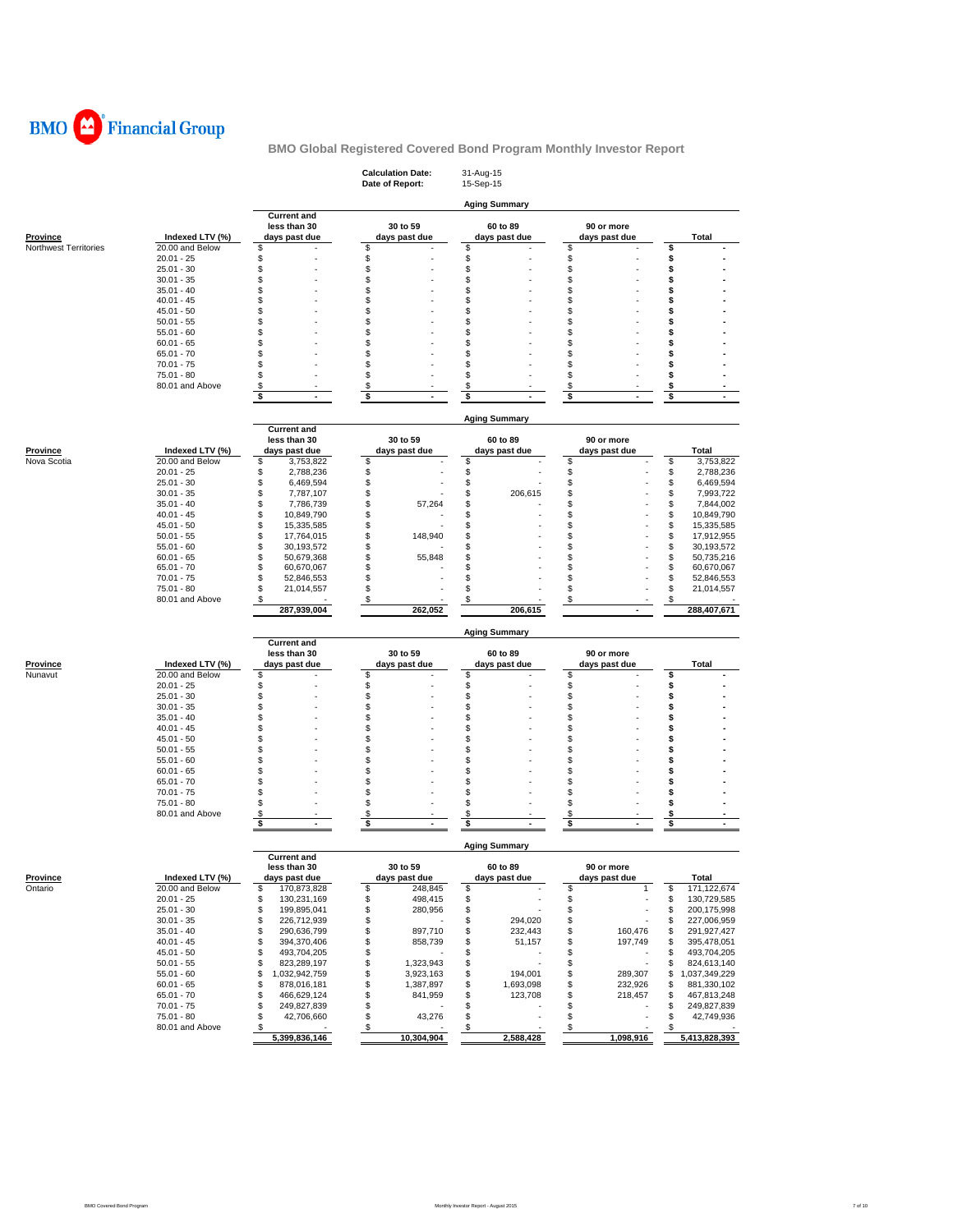

|                          |                                 |                                                     | <b>Calculation Date:</b><br>Date of Report: | 31-Aug-15<br>15-Sep-15    |                             |                                    |
|--------------------------|---------------------------------|-----------------------------------------------------|---------------------------------------------|---------------------------|-----------------------------|------------------------------------|
|                          |                                 |                                                     |                                             | <b>Aging Summary</b>      |                             |                                    |
| <b>Province</b>          | Indexed LTV (%)                 | <b>Current and</b><br>less than 30<br>days past due | 30 to 59<br>days past due                   | 60 to 89<br>days past due | 90 or more<br>days past due | Total                              |
| Prince Edward Island     | 20.00 and Below<br>$20.01 - 25$ | \$<br>758,494<br>\$<br>460,015                      | \$<br>\$                                    | \$<br>\$                  | \$                          | \$<br>758,494<br>\$<br>460,015     |
|                          | $25.01 - 30$                    | \$<br>975,848                                       | \$                                          | \$                        | \$                          | \$<br>975,848                      |
|                          | $30.01 - 35$                    | \$<br>1,528,150                                     | \$                                          | \$                        | \$                          | \$<br>1,528,150                    |
|                          | $35.01 - 40$                    | \$<br>841,001                                       | \$                                          | \$                        | \$                          | \$<br>841,001                      |
|                          | $40.01 - 45$                    | \$<br>2,049,278                                     | \$                                          | \$                        | \$                          | \$<br>2,049,278                    |
|                          | $45.01 - 50$                    | \$<br>2,907,230                                     | \$                                          | \$                        | \$                          | \$<br>2,907,230                    |
|                          | $50.01 - 55$                    | \$<br>3,848,153                                     | \$                                          | \$                        | \$                          | \$<br>3,848,153                    |
|                          | $55.01 - 60$                    | \$<br>8,725,204                                     | \$                                          | \$                        | \$                          | \$<br>8,725,204                    |
|                          | $60.01 - 65$                    | \$<br>10,213,852                                    | \$                                          | \$                        | \$                          | \$<br>10,213,852                   |
|                          | $65.01 - 70$                    | \$<br>7,330,536                                     | \$                                          | \$                        | \$                          | \$<br>7,330,536                    |
|                          | $70.01 - 75$                    | \$<br>1,460,374                                     | \$                                          | \$                        | \$                          | \$<br>1,460,374                    |
|                          | 75.01 - 80                      | \$<br>346,167                                       | \$                                          | \$                        | \$                          | \$<br>346,167                      |
|                          | 80.01 and Above                 | \$                                                  | \$                                          | \$                        | \$                          | \$                                 |
|                          |                                 | 41,444,302                                          |                                             |                           |                             | 41,444,302                         |
|                          |                                 | <b>Current and</b>                                  |                                             | <b>Aging Summary</b>      |                             |                                    |
|                          |                                 | less than 30                                        | 30 to 59                                    | 60 to 89                  | 90 or more                  |                                    |
| <b>Province</b>          | Indexed LTV (%)                 | days past due                                       | days past due                               | days past due             | days past due               | Total                              |
| Quebec                   | 20.00 and Below                 | \$<br>38,881,014                                    | \$<br>1,046                                 | \$                        | \$<br>104,673               | \$<br>38,986,734                   |
|                          | $20.01 - 25$                    | \$<br>30,543,282                                    | \$<br>66,851                                | \$<br>82,006              | \$<br>36,596                | \$<br>30,728,735                   |
|                          | $25.01 - 30$                    | \$<br>39,631,167                                    | \$<br>63,381                                | \$                        | \$                          | \$<br>39,694,548                   |
|                          | $30.01 - 35$                    | \$<br>48,390,023                                    | \$<br>184,660                               | \$                        | \$                          | \$<br>48,574,683                   |
|                          | $35.01 - 40$                    | \$<br>57,754,516                                    | \$<br>25,188                                | \$                        | \$                          | \$<br>57,779,704                   |
|                          | $40.01 - 45$                    | \$<br>80,410,703                                    | \$<br>273,890                               | \$                        | \$                          | \$<br>80,684,593                   |
|                          | $45.01 - 50$                    | \$<br>101,795,950                                   | \$                                          | \$                        | \$<br>56,981                | \$<br>101,852,931                  |
|                          | $50.01 - 55$                    | \$<br>119,746,555                                   | \$<br>2,096,693                             | \$                        | \$<br>208,088               | \$<br>122,051,336                  |
|                          | $55.01 - 60$                    | \$<br>180, 131, 662                                 | \$<br>700,497                               | \$<br>157,511             | \$                          | \$<br>180,989,670                  |
|                          | $60.01 - 65$                    | \$<br>314,236,562                                   | \$<br>2,167,402                             | \$<br>372,691             | \$<br>1,365,210             | \$<br>318,141,865                  |
|                          | $65.01 - 70$                    | \$<br>259,764,418                                   | \$<br>1,086,083                             | \$<br>477,942             | \$<br>715,445               | \$<br>262,043,888                  |
|                          | $70.01 - 75$                    | \$<br>369,913,243                                   | \$<br>542,978                               | \$<br>325,478             | \$<br>925,279               | \$<br>371,706,978                  |
|                          | 75.01 - 80                      | \$<br>111,773,223                                   | \$<br>334,329                               | \$                        | \$                          | \$<br>112,107,551                  |
|                          | 80.01 and Above                 | \$<br>1,752,972,319                                 | \$<br>7,542,997                             | \$<br>1,415,628           | \$<br>3,412,272             | \$<br>1,765,343,216                |
|                          |                                 |                                                     |                                             |                           |                             |                                    |
|                          |                                 | <b>Current and</b>                                  |                                             | <b>Aging Summary</b>      |                             |                                    |
|                          |                                 | less than 30                                        | 30 to 59                                    | 60 to 89                  | 90 or more                  |                                    |
| Province                 | Indexed LTV (%)                 | days past due                                       | days past due                               | days past due             | days past due               | Total                              |
| Saskatchewan             | 20.00 and Below                 | \$<br>4,303,939                                     | \$                                          | \$                        | \$<br>$\mathbf{1}$          | \$<br>4,303,940                    |
|                          | $20.01 - 25$<br>$25.01 - 30$    | \$<br>4,447,687<br>\$                               | \$                                          | \$<br>\$                  | \$<br>\$                    | \$<br>4,447,687                    |
|                          | $30.01 - 35$                    | 3,772,601<br>\$<br>8,584,731                        | \$<br>\$                                    | \$                        | \$                          | \$<br>3,772,601<br>\$<br>8,584,731 |
|                          | $35.01 - 40$                    | \$<br>9,377,088                                     | \$                                          | \$                        | \$                          | \$<br>9,377,088                    |
|                          | $40.01 - 45$                    | \$<br>14,093,593                                    | \$                                          | \$                        | \$                          | \$<br>14,093,593                   |
|                          | $45.01 - 50$                    | \$<br>19,502,085                                    | \$                                          | \$                        | \$                          | \$<br>19,502,085                   |
|                          | $50.01 - 55$                    | \$<br>86,499,192                                    | \$<br>224,978                               | \$                        | \$                          | \$<br>86,724,170                   |
|                          | $55.01 - 60$                    | \$<br>86,886,624                                    | \$<br>1,106,507                             | \$                        | \$                          | \$<br>87,993,131                   |
|                          | $60.01 - 65$                    | \$<br>87,678,841                                    | \$<br>339,136                               | \$                        | \$                          | \$<br>88,017,978                   |
|                          | $65.01 - 70$                    | \$<br>36,926,945                                    | \$                                          | \$                        | \$                          | \$<br>36,926,945                   |
|                          | $70.01 - 75$                    | \$<br>9,042,168                                     | \$                                          | \$                        | \$                          | \$<br>9,042,168                    |
|                          | 75.01 - 80                      | \$<br>5,260,912                                     | \$                                          | \$                        | \$                          | \$<br>5,260,912                    |
|                          | 80.01 and Above                 | \$<br>376,376,405                                   | \$<br>1,670,622                             | \$                        | \$<br>$\mathbf{1}$          | \$<br>378,047,028                  |
|                          |                                 |                                                     |                                             | <b>Aging Summary</b>      |                             |                                    |
|                          |                                 | <b>Current and</b><br>less than 30                  | 30 to 59                                    | 60 to 89                  | 90 or more                  |                                    |
| <b>Province</b>          | Indexed LTV (%)                 | days past due                                       | days past due                               | days past due             | days past due               | Total                              |
| <b>Yukon Territories</b> | 20.00 and Below                 | \$                                                  | \$                                          | \$                        | \$                          | \$                                 |
|                          | $20.01 - 25$                    | \$                                                  | \$                                          | \$                        | \$                          | \$                                 |
|                          | $25.01 - 30$                    | \$                                                  | \$                                          | \$                        | \$                          | \$                                 |
|                          | $30.01 - 35$                    | \$                                                  | \$                                          | \$                        | \$                          | \$                                 |
|                          | $35.01 - 40$                    | \$                                                  | \$                                          | \$                        | \$                          | s                                  |
|                          | $40.01 - 45$                    | \$                                                  | \$                                          | \$                        | \$                          | s                                  |
|                          | $45.01 - 50$                    | \$                                                  | \$                                          | S                         | \$                          | s                                  |
|                          | $50.01 - 55$                    | \$                                                  | \$                                          | S                         | \$                          | s                                  |
|                          | $55.01 - 60$                    | \$                                                  | \$                                          | \$                        | \$                          | s                                  |
|                          | $60.01 - 65$                    | \$                                                  | \$                                          | \$                        | \$                          | S                                  |
|                          | $65.01 - 70$                    | \$                                                  | \$                                          | \$                        | \$                          | s                                  |
|                          | $70.01 - 75$                    | \$                                                  | \$                                          | S                         | \$                          | s                                  |
|                          | 75.01 - 80                      | \$                                                  | \$                                          | \$                        | \$                          | s                                  |
|                          | 80.01 and Above                 | \$                                                  | \$                                          | \$                        | \$                          | Ş                                  |
|                          |                                 | \$<br>$\blacksquare$                                | \$<br>$\blacksquare$                        | \$<br>$\blacksquare$      | \$<br>$\blacksquare$        | \$<br>$\blacksquare$               |
|                          |                                 |                                                     |                                             |                           |                             |                                    |

<sup>(1)</sup> Value as determined by adjusting, not less than quarterly, the Original Market Value utilizing the Indexation Methodology (see Appendix for details) for subsequent price developments.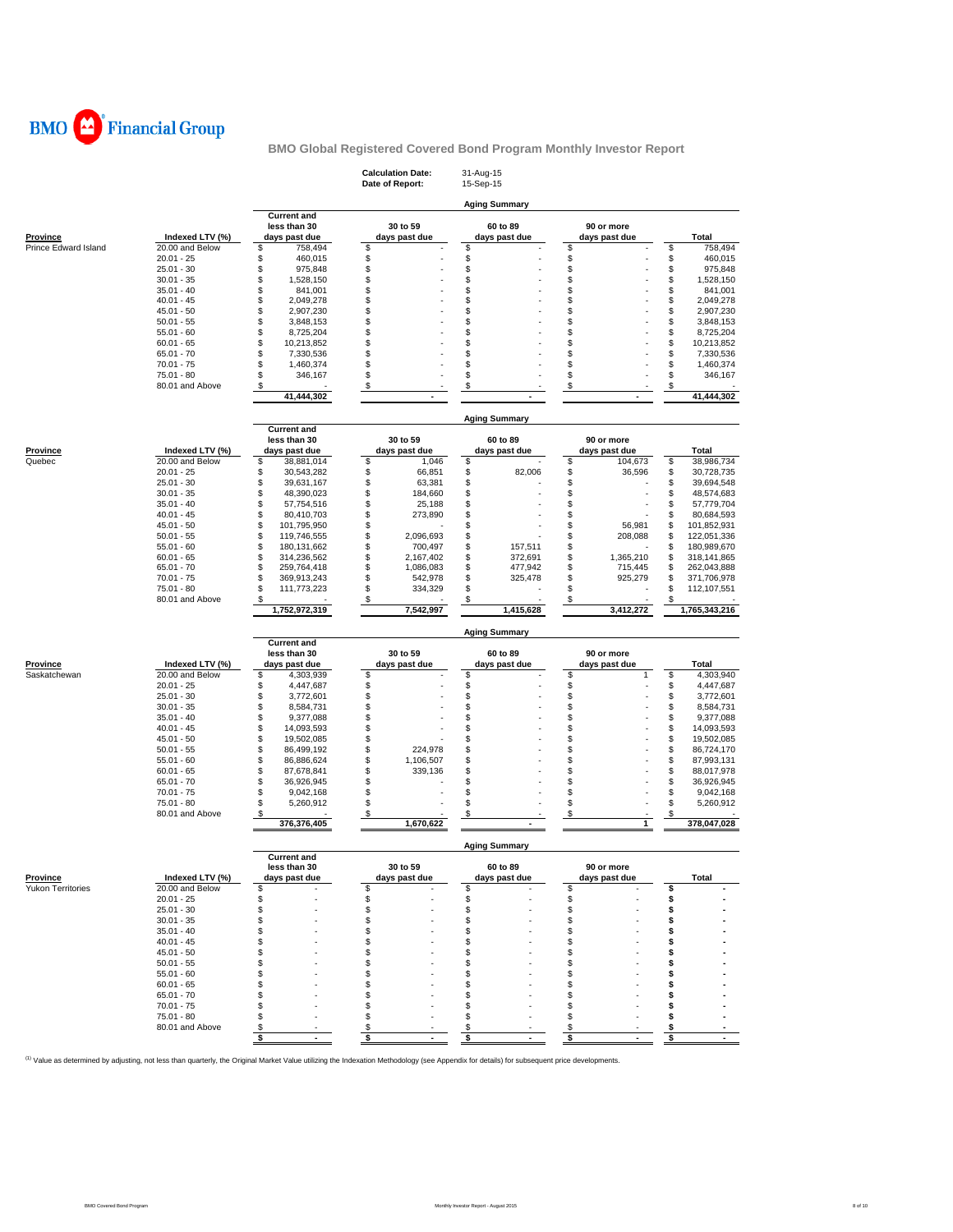

| <b>Calculation Date:</b> | 31-Aug-15 |
|--------------------------|-----------|
| Date of Report:          | 15-Sep-15 |

**Cover Pool - Current LTV Distribution by Credit Score (1)**

|                 |               |             | <b>Credit Scores</b> |                  |               |               |                |
|-----------------|---------------|-------------|----------------------|------------------|---------------|---------------|----------------|
| Indexed LTV (%) | <600          | $600 - 650$ | 651 - 700            | 701 - 750        | 751 - 800     | >800          | Total          |
| 20.00 and Below | 28.424.062    | 8.071.067   | 22.827.923           | 53.220.388       | 153.162.834   | 129.721.036   | 395.427.310    |
| $20.01 - 25$    | 21.259.880    | 11.281.302  | 20.876.979           | \$<br>51.956.211 | 120.367.854   | 86.355.224    | 312,097,450    |
| $25.01 - 30$    | 28.938.617    | 11.091.617  | 35.402.043           | 86.668.743       | 182.175.836   | 111.527.267   | 455.804.123    |
| $30.01 - 35$    | 47.613.076    | 20.670.513  | 40.756.996           | 102.569.101      | 205.452.840   | 122.261.384   | 539.323.910    |
| $35.01 - 40$    | 58.802.366    | 22.714.648  | 62.265.620           | 145.140.035      | 261.861.693   | 132.697.885   | 683.482.247    |
| $40.01 - 45$    | 91.412.486    | 37.357.931  | 98.998.563           | 204.183.417      | 387.082.893   | 160.865.123   | 979.900.414    |
| $45.01 - 50$    | 99.158.568    | 56.934.987  | 130.620.122          | 291.303.925      | 487,652,645   | 199.697.660   | 265,367,908    |
| $50.01 - 55$    | 169,472,922   | 99.214.729  | 239,745,498          | 463.252.798      | 782.093.489   | 271.501.473   | 2,025,280,909  |
| $55.01 - 60$    | 208.548.923   | 115.377.863 | 287.545.218          | 604.145.490      | 925.738.347   | 297.844.944   | 2,439,200,786  |
| $60.01 - 65$    | 141.236.435   | 114.574.291 | 262.565.590          | 504,338,572      | 781.566.708   | 266.464.087   | 2,070,745,684  |
| $65.01 - 70$    | 78.423.204    | 77.428.630  | 175.098.376          | 334,527,924      | 452.420.852   | 156.558.318   | 303, 274,457,  |
| $70.01 - 75$    | 55,448,738    | 46.974.915  | 135,269,085          | 236.869.773      | 318.840.205   | 98.673.794    | 892,076,509    |
| $75.01 - 80$    | 30.119.535    | 10.170.977  | 43,186,037           | 82.874.390       | 84.688.347    | 23,659,225    | 274.698.511    |
| 80.01 and Above |               |             |                      |                  |               |               |                |
|                 | 1.058.858.812 | 631.863.469 | 1,555,158,048        | 3,161,050,769    | 5.143.104.543 | 2.057.827.423 | 13.607.863.064 |

<sup>(1)</sup> Market Value as determined by adjusting, not less than quarterly, the Original Market Value utilizing the Indexation Methodology (see Appendix for details) for subsequent price developments.